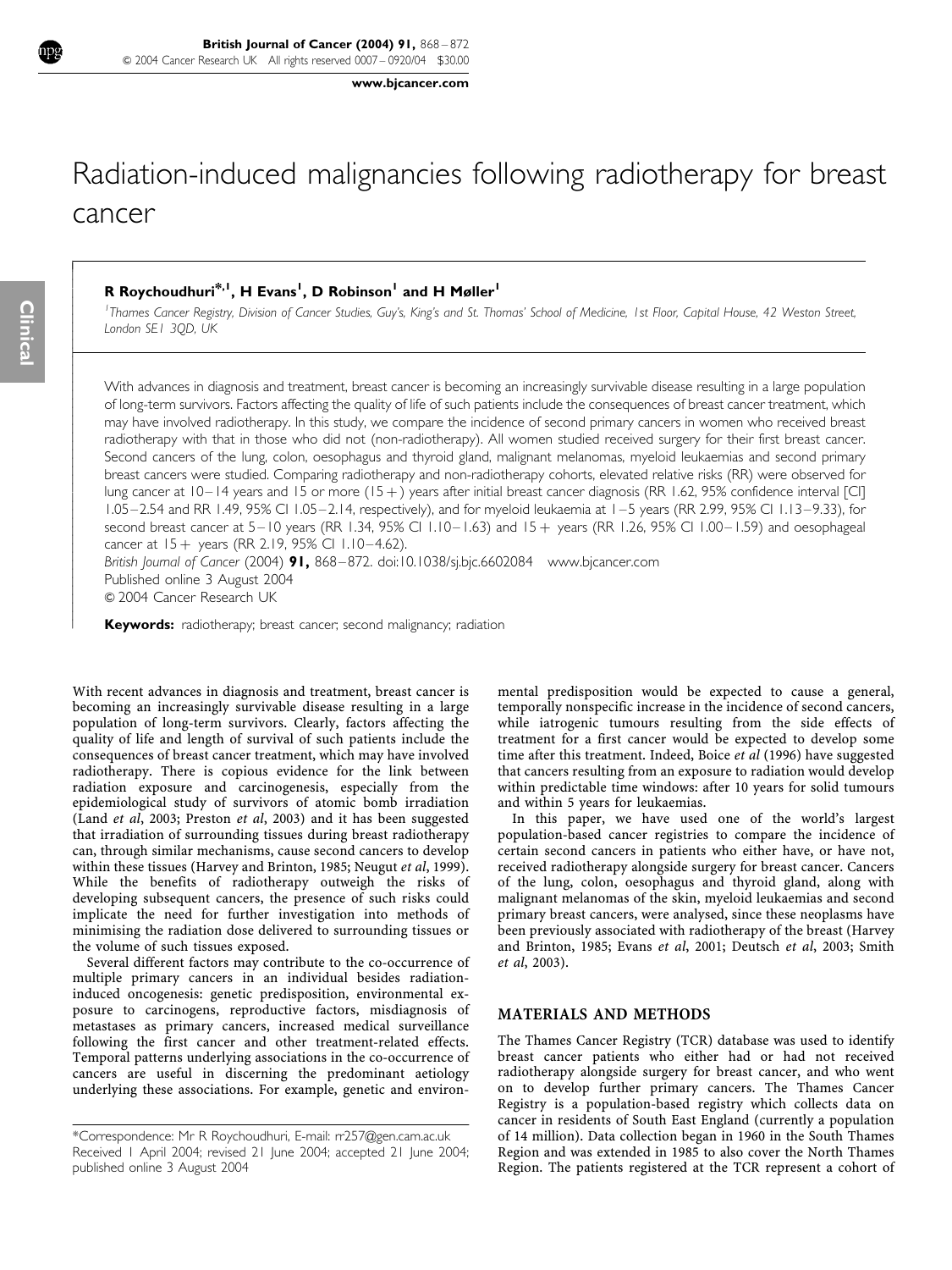Clinical

individuals followed up from diagnosis to death, and the database currently contains over 1.5 million incident cancers.

In the analysis of multiple cancers, it is important that metastases or recurrences of the initial tumour should not be misclassified as primary tumours. The rules for accepting a second tumour as a new primary rather than a metastasis are well defined and nationally agreed among the UK cancer registries. As a general rule, a new primary tumour needs to be at a different anatomical site and of a different histological type from the first tumour, or to be stated explicitly as being a new tumour by the treating clinician.

Index cohorts were created by extracting all registrations of females with a first breast cancer who received surgery for this breast cancer, resident in the North or South Thames region and diagnosed between 1 January 1961 and 31 December 2000 from the TCR database. Those who also received radiotherapy for this breast cancer were placed into the RT cohort, while those who did not were placed into the non-RT cohort, and analyses were performed separately on these subgroups. Women who received additional treatment (e.g. chemotherapy) for their primary breast cancer were excluded from the study. For women diagnosed with two or more cancers subsequent to breast cancer, only the first subsequent cancer was considered, since if multiple cancers were considered treatments for these cancers themselves might cause additional effects on the incidence of subsequent cancers.

Second cancers occurring within 1 year of the initial cancer, at the same site, with the same laterality and histology were excluded, as were patients with a missing date of birth and cancers without a year of diagnosis or without information on the location of residence of the patient at the time of diagnosis. Patients with two cancers at different sites diagnosed on the same day were also excluded from the analysis.

To obtain standardised incidence ratios of subsequent cancers following diagnosis of breast cancer, we computed person-years at risk in each cohort and applied appropriate population-based cancer incidence rates. For a given subsequent cancer site, personyears at risk were calculated from the date of diagnosis of breast cancer to the date of first diagnosis of cancer at the specified site or to the exit date (date of death, loss to follow up or 85th birthday, whichever was earlier). Patients diagnosed prior to 1 January 1971 were followed up actively, obtaining death information, until 31 December 1982. These were censored at this date. Patients diagnosed after 1 January 1971 were followed up through the NHS Central Register, which provides notification of all deaths routinely to the registry. Age- and period-specific cancer incidence rates for the region covered by the TCR were then applied to the cohort for intervals following breast cancer diagnosis of less than 1 year,  $1-4$ ,  $5-9$ ,  $10-14$  and  $15$  or more  $(15+)$  years to calculate the number of subsequent tumours that would be expected for each site in each specific interval. This number was compared with the observed number to obtain a standardised incidence ratio (SIR) estimate, and exact 95% confidence intervals were calculated assuming an underlying Poisson distribution. Relative risks (RRs) were calculated by comparison of the SIR in the RT and non-RT cohorts, and exact 95% confidence intervals calculated using the method described by Breslow and Day (1982). Calculations were performed using the statistical package Stata (StataCorp, 1999). The following cancer sites were studied, classified according to the 10th revision of the International Classification of Diseases (ICD) (World Health Organisation, 1992): lung and bronchus (C34) referred to in this paper as simply lung cancer, breast (C50), colon (C18), oesophagus (C15), malignant melanoma of the skin (C43), thyroid (C73) and myeloid leukaemia (C92).

# RESULTS

A total of 64 782 women who had received surgery following a first cancer of the breast were included in this study. Of these, 33 763

received radiotherapy in addition to surgery for this cancer (RT cohort), and 31 019 did not (non-RT cohort). A total of 5217 second primary tumours were detected, and 2857 of these second tumours were at one of the sites of interest.

Results are tabulated by interval of follow-up and second cancer site in Table 1, and results for lung cancer, myeloid leukaemia, breast cancer and oesophageal cancer are shown graphically in Figure 1.

The RR of developing lung cancer was shown to be significantly elevated in the RT cohort compared with the non-RT cohort at both 10-14 and 15 or more (15+) years after diagnosis of breast cancer (RR 1.62, 95% CI 1.05 –2.54 and RR 1.49, 95% CI 1.05 –2.14, respectively). The SIRs for lung cancer in the 1 –5-year period of follow-up were low in both groups, and there was also found to be a decreased RR of lung cancer within the first year following diagnosis of breast cancer in the RT cohort when compared with the non-RT cohort (RR 0.40, 95% CI 0.17-0.85). A significantly increased RR of developing myeloid leukaemia was observed at 1 – 5 years (RR 2.99, 95% CI 1.13 –9.33). There was an elevated SIR of second primary breast cancer in both the non-RT and RT cohorts, regardless of the period of follow-up. However, at 5 years of followup and longer, the excess was greater in the RT cohort, particularly so in the interval from 5 to 10 years (RR 1.34, 95% CI 1.10 –1.63) and  $15 +$  years (RR 1.26, 95% CI 1.00 – 1.59). Considered over the whole period of follow-up from 5 years and onwards, the SIRs were 1.21 and 1.40 in the RT cohort and non-RT cohort, respectively, and the overall RR was 1.16 (95% CI 1.02 –1.31).

The RR of oesophageal cancers was increased significantly  $15 +$ years after diagnosis and radiotherapy (RR 2.19, 95% CI 1.10-4.62). There were no significant differences observed in the incidence of second cancers of the colon, thyroid gland or malignant melanomas of the skin in the RT cohort when compared with the non-RT cohort in any period of follow-up.

## DISCUSSION

In this study, we have used a large population-based cancer registry to examine the effects of radiotherapy for breast cancer on the incidence of subsequent second cancers. Such epidemiological analyses, however, can be highly sensitive to biasing factors. By selecting RT and non-RT cohorts, one also consistently selects for those factors taken into account when a clinical decision is made concerning whether or not to use radiotherapy. Genetic and environmental predispositions may underlie the co-occurrence of multiple cancers in an individual, and if these predispositions also underlie other factors affecting the aforementioned clinical decisions then bias may be introduced. Only patients who had received surgery for breast cancer were included in this study rather than all first tumours of the breast. This is likely to reduce any bias between the RT and non-RT cohorts by reducing variability in the parent population. The authors of two other important epidemiological studies of a similar nature have also usefully used surgery as the background for their RT and non-RT cohorts (Boice et al, 1985; Brenner et al, 2000), as acknowledged by Hall and Wuu (2003). Boice has suggested that a certain latency period passes before tumours resulting from exposure to radiation develop, and that this period depends upon the cancer type. Leukaemias are expected to develop within 5 years, while an induced excess of solid tumours is observed after 10 or more years (Boice et al, 1996), and there is copious epidemiological evidence to support this (Neugut et al, 1993; Rubino et al, 2003; Zablotska and Neugut, 2003). Even if similar latencies exist for exposure to other carcinogenic breast cancer treatments, a significant excess in the incidence of cancers in the RT cohort compared with the non-RT cohort and following the expected latency period would support radiotherapy as the predominant aetiology.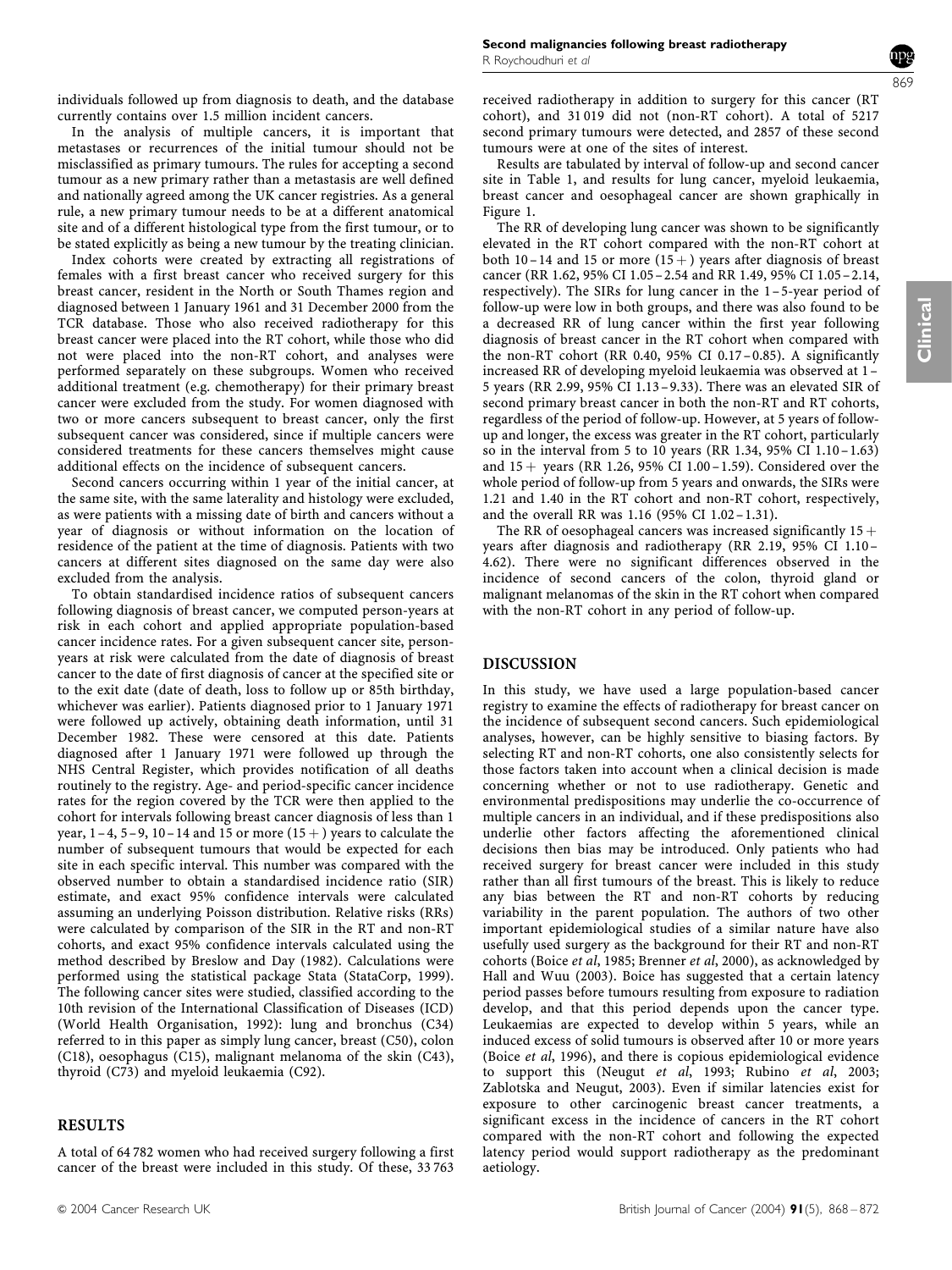R Roychoudhuri et al

Table I Standardised incidence ratios and RR of developing second cancer for women who received surgery and radiotherapy for breast cancer (RT), compared with those who received surgery only (non-RT), tabulated by second cancer site and interval of follow-up

| Interval<br>(years) | Nonradiotherapy cohort               |                                      |            |               | Radiotherapy cohort                  |                                      |            |               |                         |               |
|---------------------|--------------------------------------|--------------------------------------|------------|---------------|--------------------------------------|--------------------------------------|------------|---------------|-------------------------|---------------|
|                     | <b>Observed</b><br>no. of<br>tumours | <b>Expected</b><br>no. of<br>tumours | <b>SIR</b> | 95% CI        | <b>Observed</b><br>no. of<br>tumours | <b>Expected</b><br>no. of<br>tumours | <b>SIR</b> | 95% CI        | Relative<br><b>Risk</b> | 95% CI        |
| Lung                |                                      |                                      |            |               |                                      |                                      |            |               |                         |               |
| $0 -$               | 27                                   | 22.8                                 | 1.18       | $0.78 - 1.72$ | $\overline{0}$                       | 21.1                                 | 0.47       | $0.23 - 0.87$ | 0.40                    | $0.17 - 0.85$ |
| $\vert -$           | 50                                   | 79.4                                 | 0.63       | $0.47 - 0.83$ | 50                                   | 77.4                                 | 0.65       | $0.48 - 0.85$ | 1.03                    | $0.68 - 1.55$ |
| $5-$                | 60                                   | 77.5                                 | 0.77       | $0.59 - 1.00$ | 69                                   | 81.6                                 | 0.85       | $0.66 - 1.07$ | 1.09                    | $0.76 - 1.57$ |
| $10-$               | 34                                   | 56.0                                 | 0.61       | $0.42 - 0.85$ | 62                                   | 63.0                                 | 0.98       | $0.75 - 1.26$ | 1.62                    | $1.05 - 2.54$ |
| $15+$               | 55                                   | 55.9                                 | 0.98       | $0.74 - 1.28$ | 80                                   | 54.5                                 | 1.47       | $1.16 - 1.83$ | 1.49                    | $1.05 - 2.14$ |
| Myeloid Leukaemia   |                                      |                                      |            |               |                                      |                                      |            |               |                         |               |
| $0 -$               | $\overline{2}$                       | 2.0                                  | 1.02       | $0.11 - 3.67$ | $\overline{2}$                       | 1.8                                  | 1.13       | $0.13 - 4.08$ | .                       | $0.08 - 15.3$ |
| $\vert -$           | $\overline{6}$                       | 6.8                                  | 0.89       | $0.32 - 1.93$ | 17                                   | 6.4                                  | 2.66       | $1.55 - 4.25$ | 2.99                    | $1.13 - 9.33$ |
| $5-$                | $\overline{7}$                       | 6.5                                  | 1.08       | $0.43 - 2.23$ | 8                                    | 6.7                                  | 1.19       | $0.51 - 2.35$ | 1.10                    | $0.35 - 3.59$ |
| $10-$               | 5                                    | 4.6                                  | 1.09       | $0.35 - 2.55$ | 3                                    | 5.1                                  | 0.59       | $0.12 - 1.72$ | 0.54                    | $0.08 - 2.78$ |
| $15+$               | $\overline{2}$                       | 4.5                                  | 0.45       | $0.05 - 1.62$ | 9                                    | 4.3                                  | 2.09       | $0.95 - 3.96$ | 4.66                    | $0.97 - 44.8$ |
| <b>Breast</b>       |                                      |                                      |            |               |                                      |                                      |            |               |                         |               |
| $0 -$               | 99                                   | 56.6                                 | 1.75       | $1.42 - 2.13$ | 78                                   | 58.7                                 | 1.33       | $1.05 - 1.66$ | 0.76                    | $0.56 - 1.03$ |
| $\vert -$           | 266                                  | 186.4                                | 1.43       | $1.26 - 1.61$ | 248                                  | 200.5                                | 1.24       | $1.09 - 1.40$ | 0.87                    | $0.73 - 1.03$ |
| $5-$                | 173                                  | 167.5                                | 1.03       | $0.88 - 1.20$ | 264                                  | 190.7                                | 1.38       | $1.22 - 1.56$ | 1.34                    | $1.10 - 1.63$ |
| $10-$               | 5                                    | 113.1                                | 1.34       | $1.13 - 1.57$ | 158                                  | 132.6                                | 1.19       | $1.01 - 1.39$ | 0.89                    | $0.71 - 1.12$ |
| $15+$               | 138                                  | 101.6                                | 1.36       | $1.14 - 1.60$ | 170                                  | 99.5                                 | 1.71       | $1.46 - 1.99$ | 1.26                    | $1.00 - 1.59$ |
| Oesophagus          |                                      |                                      |            |               |                                      |                                      |            |               |                         |               |
| $0 -$               | 5                                    | 3.9                                  | 1.29       | $0.41 - 3.00$ | $\overline{\phantom{a}}$             | 3.3                                  | 0.31       | $0.00 - 1.71$ | 0.24                    | $0.00 - 2.11$ |
| $\vert -$           | $\mathbf{L}$                         | 13.5                                 | 0.81       | $0.41 - 1.46$ | 13                                   | 2.1                                  | 1.07       | $0.57 - 1.83$ | 1.32                    | $0.55 - 3.25$ |
| $5-$                | 8                                    | 13.3                                 | 1.35       | $0.80 - 2.14$ | 4                                    | 13.3                                 | 1.05       | $0.57 - 1.76$ | 0.78                    | $0.36 - 1.66$ |
| $10-$               | $\mathbf{H}$                         | 9.8                                  | 1.12       | $0.56 - 2.01$ | $\perp$                              | 10.9                                 | 0.01       | $0.50 - 1.81$ | 0.90                    | $0.35 - 2.29$ |
| $15+$               | 3                                    | 10.2                                 | 1.28       | $0.68 - 2.18$ | 28                                   | 10.0                                 | 2.80       | $1.86 - 4.05$ | 2.19                    | $1.10 - 4.62$ |
|                     | Malignant melanoma of the skin       |                                      |            |               |                                      |                                      |            |               |                         |               |
| $0 -$               | $\overline{4}$                       | 2.7                                  | 1.51       | $0.41 - 3.86$ | 5                                    | 3.3                                  | 1.51       | $0.49 - 3.51$ | 1.00                    | $0.22 - 5.15$ |
| $\vert -$           | $\mathbf{H}$                         | 8.7                                  | 1.26       | $0.63 - 2.26$ | 4                                    | 11.4                                 | 1.23       | $0.67 - 2.06$ | 0.97                    | $0.41 - 2.36$ |
| $5 -$               | 6                                    | 7.9                                  | 0.76       | $0.28 - 1.66$ | $\,8\,$                              | $ $ $ $ $ $ .0                       | 0.73       | $0.31 - 1.44$ | 0.96                    | $0.29 - 3.35$ |
| $10-$               | $\overline{4}$                       | 5.4                                  | 0.74       | $0.20 - 1.89$ | 8                                    | 7.9                                  | 1.01       | $0.44 - 2.00$ | 1.37                    | $0.37 - 6.20$ |
| $15+$               | 9                                    | 5.8                                  | 1.55       | $0.71 - 2.95$ | $\overline{0}$                       | 6.3                                  | 1.59       | $0.76 - 2.93$ | 1.03                    | $0.37 - 2.85$ |
| Colon               |                                      |                                      |            |               |                                      |                                      |            |               |                         |               |
| $0 -$               | 22                                   | 8.1                                  | 1.22       | $0.76 - 1.84$ | $\perp$                              | 15.0                                 | 0.73       | $0.37 - 1.31$ | 0.60                    | $0.26 - 1.30$ |
| $\vert -$           | 48                                   | 60.7                                 | 0.79       | $0.58 - 1.05$ | 49                                   | 53.6                                 | 0.91       | $0.68 - 1.21$ | 1.16                    | $0.76 - 1.76$ |
| $5-$                | 42                                   | 55.2                                 | 0.76       | $0.55 - 1.03$ | 55                                   | 54.1                                 | 1.02       | $0.77 - 1.32$ | 1.34                    | $0.88 - 2.05$ |
| $10-$               | 27                                   | 36.0                                 | 0.75       | $0.49 - 1.09$ | 27                                   | 39.6                                 | 0.68       | $0.45 - 0.99$ | 0.91                    | $0.51 - 1.61$ |
| $15+$               | 20                                   | 29.0                                 | 0.69       | $0.42 - 1.06$ | 21                                   | 28.2                                 | 0.74       | $0.46 - 1.14$ | 1.08                    | $0.56 - 2.10$ |
| Thyroid             |                                      |                                      |            |               |                                      |                                      |            |               |                         |               |
| $0 -$               | $\sqrt{2}$                           | 4.6                                  | 0.44       | $0.05 - 1.58$ | 5                                    | 4.7                                  | 1.06       | $0.34 - 2.48$ | 2.43                    | $0.40 - 25.7$ |
| $5-$                | 6                                    | 3.1                                  | 1.96       | $0.72 - 4.27$ | $\overline{4}$                       | 3.4                                  | 1.18       | $0.32 - 3.01$ | 0.60                    | $0.13 - 2.56$ |
| $10-$               | $\mathbf{I}$                         | 2.0                                  | 0.49       | $0.01 - 2.74$ | 3                                    | 2.3                                  | 1.28       | $0.26 - 3.75$ | 2.60                    | $0.21 - 137$  |
| $15+$               | $\overline{2}$                       | 1.8                                  | 1.09       | $0.12 - 3.92$ | 5                                    | 1.8                                  | 2.78       | $0.90 - 6.48$ | 2.56                    | $0.41 - 26.3$ |

A significant excess in the incidence of myeloid leukaemia 1 –5 years after breast cancer diagnosis was observed in radiotherapy patients. This is consistent with previous epidemiological studies (Curtis et al, 1992; Smith et al, 2003). Smith et al, however, also found an excess incidence of acute myeloid leukaemias and myelodysplastic syndrome to be associated with therapy in those patients who received doxorubicin combined with intensified cyclophosphamide doses (requiring granulocyte colony-stimulating factor support) when compared with those who received doxorubicin combined with cyclophosphamide therapy at the standard dose. In our study, women who received chemotherapy in addition to surgery were excluded.

An excess incidence of lung cancer was observed at 10 years or more after radiotherapy. This is consistent with other studies

(Deutsch et al, 2003; Zablotska and Neugut, 2003). Smoking is the main cause of lung cancer (Ernster, 1994). The SIRs for lung cancer in both the RT and non-RT cohorts were found to be low, especially at 1 –10 years after breast cancer diagnosis. It is possible that the diagnosis of cancer in some of these individuals prompted voluntary smoking cessation with a subsequent decrease in lung cancer incidence, as has previously been observed following smoking cessation (Peto et al, 2000). However, information on the smoking status of patients in our study was not available.

It is also of note that, in radiotherapy patients, a significant decrease in the observed incidence of lung cancer was found in the year following diagnosis of breast cancer. This could be due to genuine decreased incidence, underdiagnosis or chance. Underdiagnosis could result from the misinterpretation of the signs and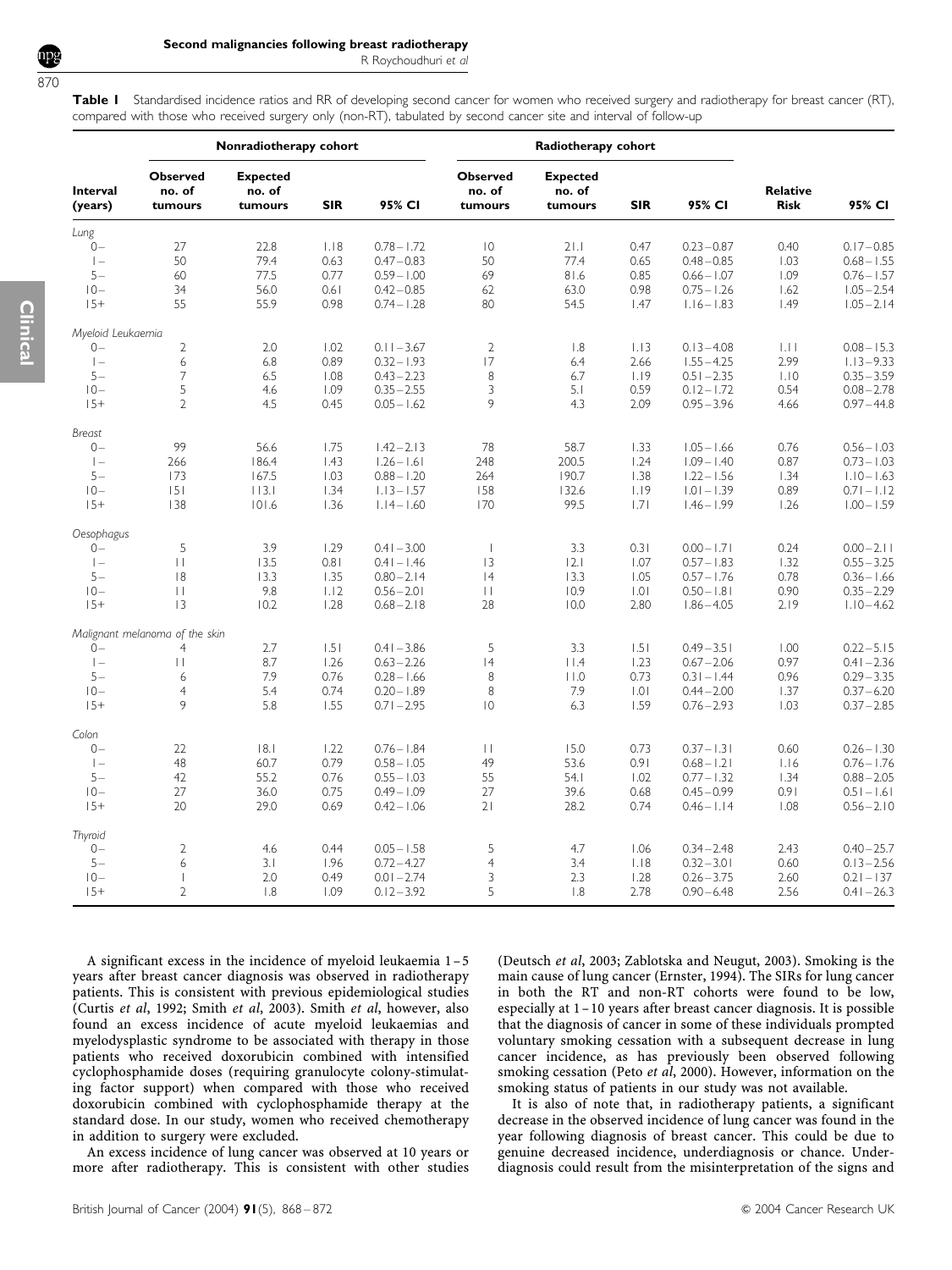

Years after diagnosis of breast cancer Years after diagnosis of breast cancer

Figure I Standardised incidence ratios of lung cancer, myeloid leukaemia, breast cancer and oesophageal cancer in patients who received surgery and RT for breast cancer, and in patients who received surgery only (non-RT), plotted against interval following breast cancer diagnosis. Vertical bars are 95% confidence intervals.

symptoms of lung cancer as side effects of recent breast radiotherapy. If such is the case, then this certainly deems further investigation. If a genuine decrease in incidence of lung cancer results from radiotherapy, it is perhaps possible that small incipient lung tumours responded to breast RT with a subsequent decrease in incidence, though this is unlikely upon consideration of the typical radiotherapy dose distribution.

There was a generally elevated incidence of breast cancer above the standardised baseline in both the RT and non-RT cohorts, consistent with a genetic or environmental predisposition hypothesis. However, the isolated increase in RR in the RT cohort at 5 –10 years is most plausibly attributed to a direct effect of RT. In this 5 –10-year interval, the proportion of the second breast cancers which were contralateral was the same in the two cohorts (94%). Considering the type of surgery that was performed in this group of patients, 20% of the second breast cancers in the non-RT cohort occurred in women who had initially been treated with a partial removal of the breast, as opposed to radical mastectomy. In the RT cohort, the corresponding figure was significantly higher (42%). This suggests that a larger proportion of women with a radiation-induced second breast cancer had initially had lumpectomy rather than mastecotomy, when compared with the non-RT cohort.

An excess of cancer of the colon following breast cancer radiotherapy has been reported previously (Harvey and Brinton, 1985). However, no significant excess was observed in this study. Similarly, no significant increase in incidence of thyroid cancers was observed in any interval in radiotherapy recipients compared with non-RT recipients, although this may have been due to

limited statistical power associated with the general low incidence of this cancer. We found a significant increase in the incidence of oesophageal cancers 15 or more years after radiotherapy. There is increasing use of breast conservation therapy (lumpectomy and radiotherapy) for Stage I and II invasive carcinoma and for ductal carcinoma in situ, and evidence exists to support its efficacy when compared with mastectomy alone (Jacobson et al, 1995). Deutsch has suggested that this trend, along with renewed enthusiasm for postmastectomy chest wall and regional lymph node irradiation, may lead to increasing numbers of women with breast cancer being exposed to pulmonary irradiation, with possible implications for second cancer incidence (Deutsch et al, 2003). However, a study by Zablotska and Neugut (2003) has shown only post-mastectomy radiotherapy, and not post-lumpectomy radiotherapy, to be associated with significantly increased incidence of lung cancers after 10 years. It is uncertain what effect new technologies such as intensity-modulated radiation therapy will have on the incidence of second cancers compared with conventional three-dimensional conformal radiation therapy, although Hall and Wuu (2003) have pointed out that, since the technique requires the use of more fields, a larger volume of surrounding tissues are exposed to a lower dose than in conventional radiotherapy, and since these fields are modulated and therefore require a longer charging time for the energiser, the patient is exposed to a higher level of radiation leakage. By applying a calculated dose – response relationship to dose –volume histograms of radiotherapy by conventional and intensity-modulated methods, the authors have concluded that intensitymodulated radiation therapy may result in a higher incidence of 871